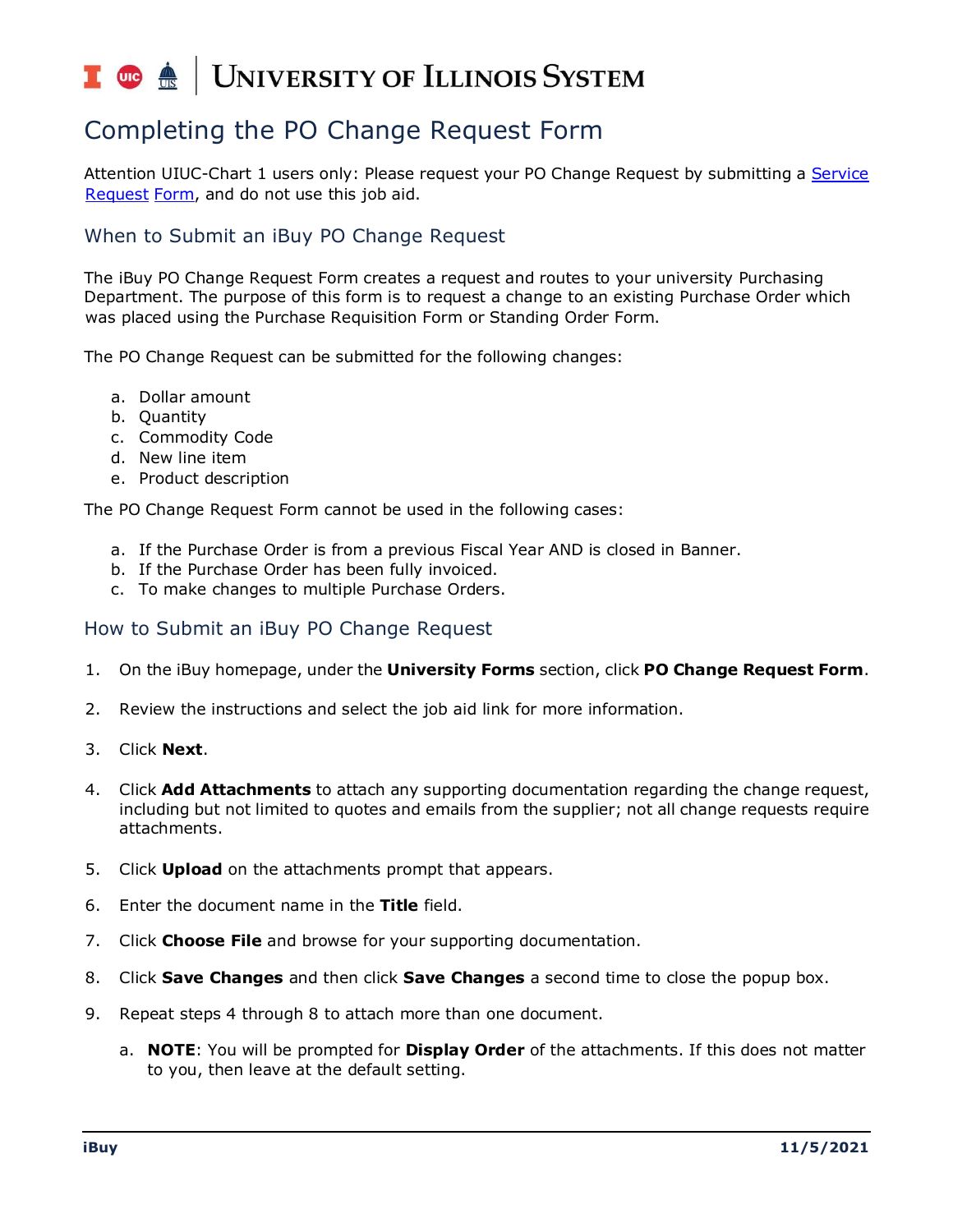## UNIVERSITY OF ILLINOIS SYSTEM T due de

- 10. Once the document(s) are attached, you have the option to **Edit** or **Delete** the document(s) on the **Attachments** page.
	- a. **NOTE**: Keep in mind the attachments will also live on the requisition within the **Internal Notes and Attachments** section, where they can be edited and removed.

## 11. Click **Next**.

- 12. Enter the user information in the following fields on the **Questions** page.
	- a. **Name**
	- b. **Office** Purchasing UIC–Chart 2; Purchasing UIS–Chart 4; System Purchasing–Chart 9; Purchasing UIUC–Chart 1 is not in use at this time
	- c. **Email Address**
	- d. **Phone Number**
	- e. **Purchase Order Number**
- 13. Enter information in the text box according to the given direction: *Please provide the details of what you would like to change on your Purchase Order*.
	- a. Explain the details of all information that needs to be changed and for which line items.
	- b. **NOTE**: If your explanation exceeds 2000 characters, please attach documentation explaining in detail all changes required to the Purchase Order.
	- c. **NOTE**: Do not include changes required for more than one Purchase Order. This should be explained in a separate PO Change Request.

### 14. Click **Next**.

15. The **Review and Submit** screen will appear. There is no action required. Click **Submit**.

### 16. Answer the following question: *Are you sure you want to submit this form?*

- a. Click **Yes** if you are ready to submit.
- b. Click **No** if you need to make changes to the form before submitting.
- c. **NOTE**: If you go back into the form to make changes, make sure to click **Save Progress**.

Your request will now be routed to your Purchasing Department who will then complete all necessary actions to process the PO Change Request.

# Communication After PO Change Request Submission

If your Purchasing Department has additional questions, they will either send the form back using **Return to Requisitioner** with comments regarding what needs to be changed or they will use the **Discussion Thread** option within the form. You will receive email and system notifications if either of these features are used within the form.

You can also recall the form by navigating to the left navigation of iBuy and clicking **Orders**, then **My Orders**, then **My Procurement Requests** or by clicking the link within the email or system notification.